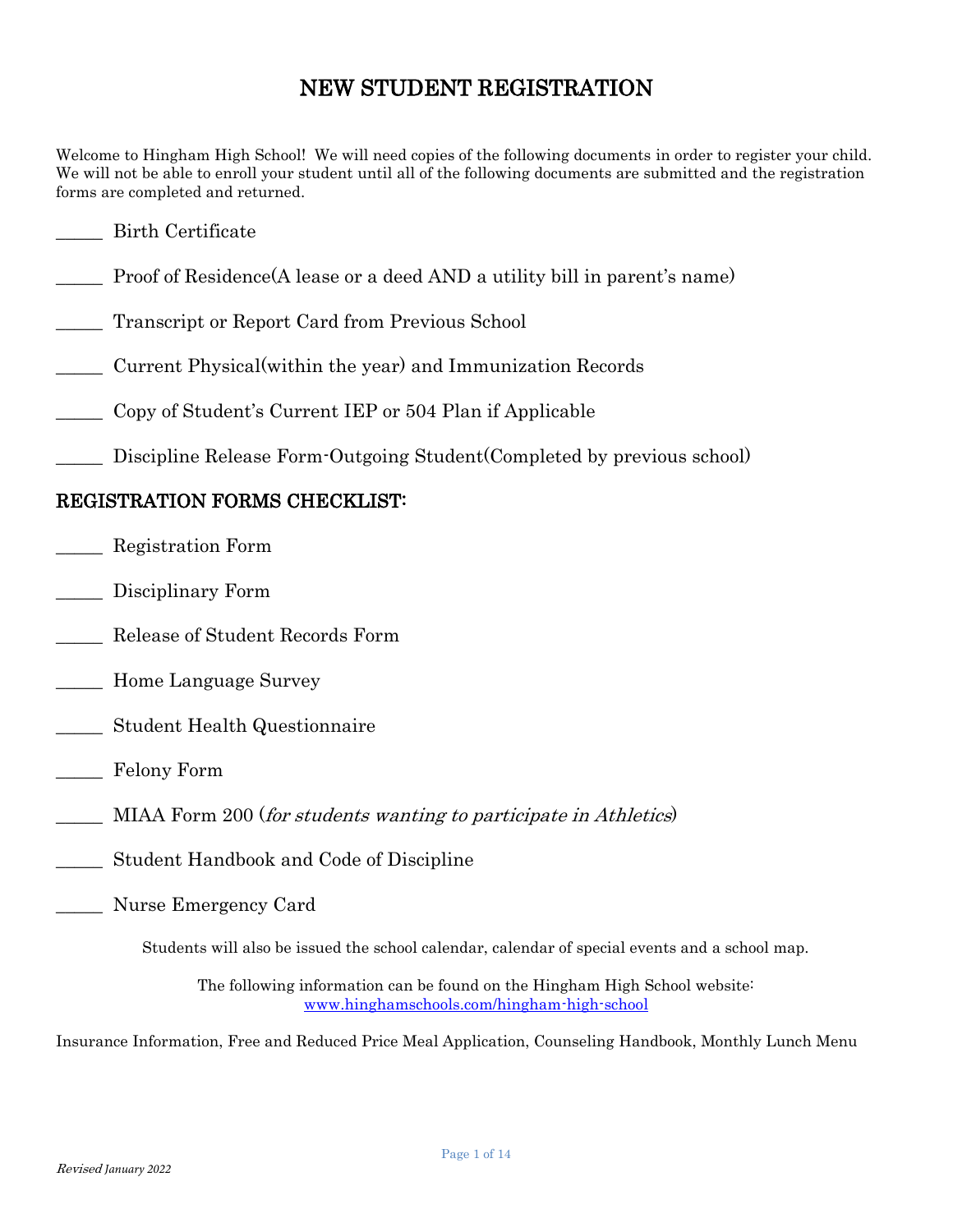# STUDENT REGISTRATION FORM

Hingham High Schools

17 Union Street

### Hingham, MA 02043

| STUDENT INFORMATION                                                          |                        |             |            | SASID (if known): |                         |                                       |       |     |
|------------------------------------------------------------------------------|------------------------|-------------|------------|-------------------|-------------------------|---------------------------------------|-------|-----|
| Full First Name                                                              | Full Middle Name       |             |            |                   | Last Name               |                                       |       |     |
| Primary Phone#<br>Gender                                                     |                        |             |            |                   | Student Cell            | <b>Grade Entering</b>                 |       |     |
| <b>Birthdate</b>                                                             | Birthplace (City)      |             |            |                   |                         | <b>First Entry Date</b>               |       |     |
| <b>ADDRESS INFORMATION</b>                                                   |                        |             |            |                   |                         |                                       |       |     |
| Physical Address                                                             |                        |             |            |                   |                         |                                       |       |     |
| Street<br>Mailing Address (if different)                                     |                        |             | City       |                   |                         | State                                 |       | Zip |
| Street                                                                       |                        |             | City       |                   |                         | <b>State</b>                          |       | Zip |
| <b>STUDENT LIVES WITH</b>                                                    | Circle any that apply: |             |            |                   |                         | Are there any custodial restrictions? |       |     |
| Mother (only)<br>Parents                                                     | Father (only)          | Step/Father |            | Step/Mother       |                         | Guardian                              | Other |     |
|                                                                              |                        |             |            |                   |                         |                                       |       |     |
| <b>PARENT</b>                                                                |                        |             |            |                   |                         |                                       |       |     |
| First Name                                                                   |                        |             | Last Name  |                   |                         |                                       |       |     |
| <b>Address</b><br>(if different)                                             | City                   |             |            |                   | State                   |                                       | Zip   |     |
| Home Phone                                                                   | Work Phone             |             | Cell Phone |                   |                         |                                       |       |     |
| Employer                                                                     | Position               |             | E-Mail     |                   |                         |                                       |       |     |
| <b>PARENT</b>                                                                |                        |             |            |                   |                         |                                       |       |     |
| First Name                                                                   |                        |             | Last Name  |                   |                         |                                       |       |     |
| Address<br>(if different)                                                    | City                   |             |            |                   | State                   |                                       | Zip   |     |
| Home Phone                                                                   | Work Phone             |             |            |                   |                         | Cell Phone                            |       |     |
|                                                                              |                        |             | E-Mail     |                   |                         |                                       |       |     |
| Employer                                                                     | Position               |             |            |                   |                         |                                       |       |     |
| GUARDIAN'S NAME (if different)                                               |                        |             |            |                   |                         |                                       |       |     |
| First Name                                                                   | Last Name              |             |            |                   |                         | Relationship                          |       |     |
| Address                                                                      | City                   |             |            |                   | State                   |                                       | Zip   |     |
| Home Phone                                                                   | Work Phone             |             |            | Cell Phone        |                         |                                       |       |     |
| Position<br>Employer                                                         |                        |             |            |                   | $\operatorname{E-Mail}$ |                                       |       |     |
| EMERGENCY CONTACT THAT LIVES LOCALLY AND IS AUTHORIZED TO PICK UP YOUR CHILD |                        |             |            |                   |                         |                                       |       |     |
| First Name                                                                   | Last Name              |             |            |                   |                         | Relationship                          |       |     |
|                                                                              |                        |             |            |                   | State                   |                                       | Zip   |     |
| Address<br>City<br>Work Phone<br>Home Phone                                  |                        |             |            |                   | Cell Phone              |                                       |       |     |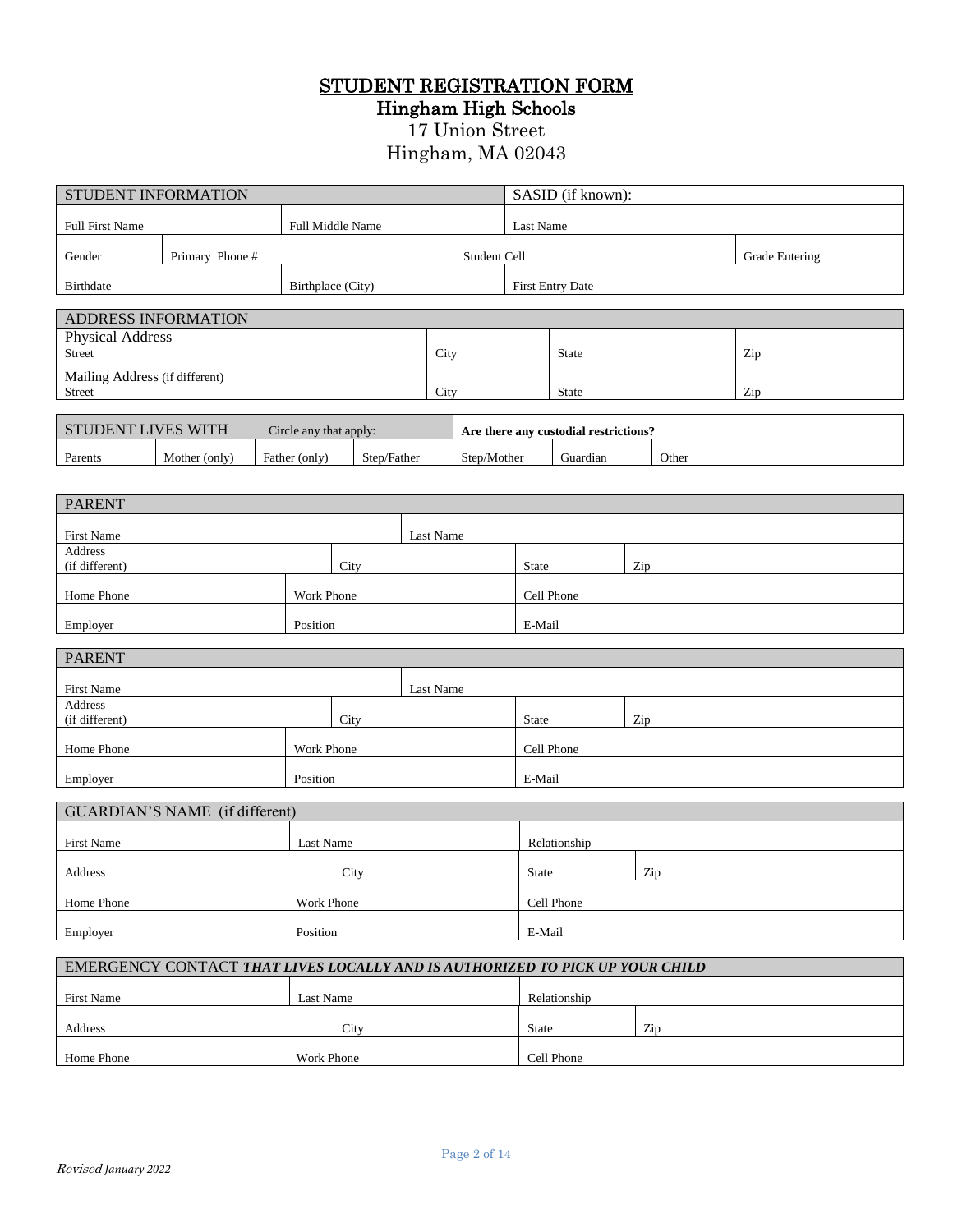| EMERGENCY CONTACT THAT LIVES LOCALLY AND IS AUTHORIZED TO PICK UP YOUR CHILD |            |      |              |     |  |
|------------------------------------------------------------------------------|------------|------|--------------|-----|--|
| <b>First Name</b>                                                            | Last Name  |      | Relationship |     |  |
| Address                                                                      |            | City | <b>State</b> | Zip |  |
| Home Phone                                                                   | Work Phone |      | Cell Phone   |     |  |
|                                                                              |            |      |              |     |  |

| EMERGENCY CONTACT THAT LIVES LOCALLY AND IS AUTHORIZED TO PICK UP YOUR CHILD |            |      |              |     |  |
|------------------------------------------------------------------------------|------------|------|--------------|-----|--|
| First Name                                                                   | Last Name  |      | Relationship |     |  |
| Address                                                                      |            | City | <b>State</b> | Zip |  |
| Home Phone                                                                   | Work Phone |      | Cell Phone   |     |  |

#### **Note: Please help us complete Massachusetts State required student information forms by answering the following questions.**

| <b>WGRAPHIC</b><br>M                           | <b>TION</b><br><b>INFORMA</b> |                                      |               |                      |
|------------------------------------------------|-------------------------------|--------------------------------------|---------------|----------------------|
| $\sim$<br>Circle any<br>that apply <i>that</i> | student:<br>this<br>1S.       | $\sim$<br>$-$<br><b>Foster Child</b> | Wara<br>State | <b>METCO</b> Student |
|                                                |                               |                                      |               |                      |

| Is this student Hispanic or Latino?<br>(select one) |                                                            |
|-----------------------------------------------------|------------------------------------------------------------|
| No. not Hispanic or Latino                          | Yes. Hispanic or Latino: a person of Cuban. Mexican.       |
|                                                     | Chicano, Puerto Rican, South or Central American, or other |
| First (native) language?                            | Spanish culture or origin, regardless of race              |

#### What is the race of this student? (You may select one or more races)

**\_\_\_\_** White: a person having origins in any of the original peoples of Europe, the Middle East or North Africa

**\_\_\_\_** Black or African American: a person having origins in any of the black racial groups of Africa

 American Indian or Alaska Native: a person having origins in any of the original peoples of North and South America (including **\_\_\_\_** Central America), and who maintains tribal affiliation or community attachment.

 Asian: a person having origins in any of the original peoples of the Far East, Southeast Asia, or the Indian subcontinent \_\_\_\_ including for example, Cambodia, China, India, Japan, Korea, Malaysia, Pakistan, the Philippines, Thailand, and Vietnam

 Native Hawaiian or Other Pacific Islander: a person having origins in any of the original peoples of Hawaii, Guam, Samoa, or other Pacific Islands

**Does your child have a parent/guardian on active duty orders in the uniformed services, National Guard, and/or Reserve; parent/guardian veteran who has been medically discharged or retired within one year of signing this form or/and a parent/guardian who passed while on active duty?** 

| <b>A</b> 2<br>n a |  |
|-------------------|--|
|                   |  |

Child has been receiving free or reduce lunch (if applicable, please circle one). YES NO

| PHYSICIAN INFORMATION |         |                   |
|-----------------------|---------|-------------------|
| Name                  | Address | Phone             |
| Medication            | Allergy | Chronic condition |

| SIBLINGS: |      |
|-----------|------|
| Name:     | DOB: |
| Name:     | DOB: |
| Name:     | DOB: |
| Name:     | DOB: |
| Name:     | DOB: |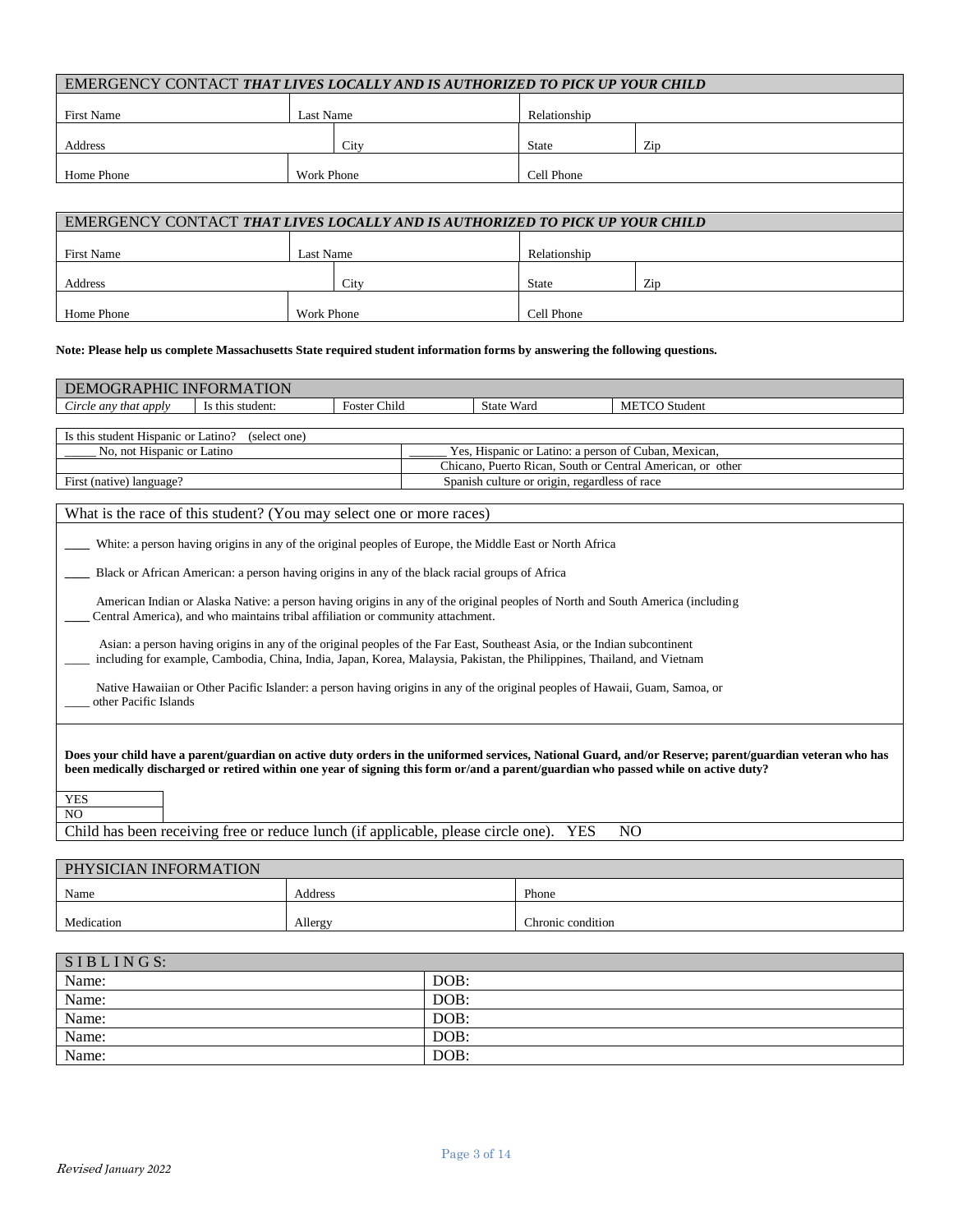| PREVIOUS SCHOOL INFORMATION:                                   |                                                                           |                             |                            |                                                  |                                                                                                                   |  |  |
|----------------------------------------------------------------|---------------------------------------------------------------------------|-----------------------------|----------------------------|--------------------------------------------------|-------------------------------------------------------------------------------------------------------------------|--|--|
| School                                                         |                                                                           |                             | City/State                 |                                                  |                                                                                                                   |  |  |
| <b>Year Last Attended</b>                                      |                                                                           |                             |                            | <b>Grade Last Attended</b>                       |                                                                                                                   |  |  |
|                                                                | Has student ever attended Hingham Public Schools?                         |                             |                            | If yes, grade and dates last attended in Hingham |                                                                                                                   |  |  |
|                                                                |                                                                           |                             |                            | If so, when?                                     |                                                                                                                   |  |  |
|                                                                | Has student ever attended school in Massachusetts?                        |                             | Where?                     |                                                  |                                                                                                                   |  |  |
| Has student ever repeated a grade?                             |                                                                           |                             |                            | If yes, what grade?                              |                                                                                                                   |  |  |
| Has retention ever been discussed?                             |                                                                           |                             |                            | Comments:                                        |                                                                                                                   |  |  |
| PREVIOUS ADDRESS:                                              |                                                                           |                             |                            |                                                  |                                                                                                                   |  |  |
|                                                                |                                                                           |                             |                            |                                                  |                                                                                                                   |  |  |
|                                                                |                                                                           |                             |                            |                                                  |                                                                                                                   |  |  |
|                                                                |                                                                           |                             |                            |                                                  |                                                                                                                   |  |  |
| <b>SPECIAL SERVICES:</b>                                       |                                                                           |                             |                            |                                                  |                                                                                                                   |  |  |
| Did your child receive any of the following services?          |                                                                           |                             |                            | If yes, check one or more below:                 |                                                                                                                   |  |  |
| Math Support                                                   | <b>ELL</b>                                                                | Gifted Program              |                            | Reading Support                                  | Other:                                                                                                            |  |  |
| Speech/Language                                                | Physical                                                                  | <b>Occupational Therapy</b> |                            | <b>Special Education</b>                         |                                                                                                                   |  |  |
|                                                                | Therapy                                                                   |                             |                            |                                                  |                                                                                                                   |  |  |
| Is your child currently on an Individual Education Plan (IEP)? |                                                                           |                             |                            |                                                  |                                                                                                                   |  |  |
| Is your child currently on a Regular Education 504 Plan?       |                                                                           |                             |                            |                                                  |                                                                                                                   |  |  |
| Is your child currently on a Curriculum Accommodation Plan?    |                                                                           |                             |                            |                                                  |                                                                                                                   |  |  |
|                                                                | Child/Parent needs an interpreter in _________________________(language). |                             |                            |                                                  |                                                                                                                   |  |  |
|                                                                |                                                                           |                             |                            |                                                  | Parents request that all parent information and school documents be provided in ________________________Language. |  |  |
| PARENT SIGNATURES:                                             |                                                                           |                             |                            |                                                  |                                                                                                                   |  |  |
|                                                                |                                                                           |                             |                            |                                                  |                                                                                                                   |  |  |
|                                                                |                                                                           |                             |                            |                                                  |                                                                                                                   |  |  |
|                                                                |                                                                           |                             |                            |                                                  |                                                                                                                   |  |  |
| Parent Signature                                               |                                                                           | Date                        |                            | Parent Signature                                 | Date                                                                                                              |  |  |
|                                                                |                                                                           |                             |                            |                                                  |                                                                                                                   |  |  |
| FOR SCHOOL OFFICE USE ONLY                                     |                                                                           |                             |                            |                                                  |                                                                                                                   |  |  |
| Proof of residency (recent utility bill)                       |                                                                           |                             | Health/immunization record |                                                  |                                                                                                                   |  |  |
| <b>Birth Certificate</b>                                       |                                                                           |                             | Discipline Form            |                                                  |                                                                                                                   |  |  |
|                                                                | School ID # (LASID)                                                       |                             |                            | State ID # (SASID)                               |                                                                                                                   |  |  |
| <b>MCAS Math Score</b>                                         |                                                                           |                             |                            | <b>MCAS</b> English Score                        |                                                                                                                   |  |  |
| School transcript                                              |                                                                           |                             | <b>IEP Plan</b>            |                                                  |                                                                                                                   |  |  |
| Attendance record                                              |                                                                           |                             | 504 Plan                   |                                                  |                                                                                                                   |  |  |
|                                                                | Foster child legal documentation (Educational                             |                             |                            | CAP Plan                                         |                                                                                                                   |  |  |

Portuguese: "Os pais requerem que toda informa, cao dirigida e eles seja dada no idioma nativo deles."

"Los padres piden que toda la informacion pertinente a los padres y los documentos de la escuela sean

Firma\_\_\_\_\_\_\_\_\_\_\_\_\_\_\_\_\_\_\_\_\_\_\_\_\_\_\_\_\_\_\_\_\_\_\_\_\_\_\_\_\_\_\_\_\_\_\_\_\_\_\_\_\_\_\_\_\_\_\_\_\_\_\_\_\_\_\_\_\_\_\_\_\_\_\_\_\_\_\_\_\_\_\_\_\_\_\_\_\_\_\_\_\_

 $\overline{a_1}$  ,  $\overline{a_2}$  ,  $\overline{a_3}$  ,  $\overline{a_4}$  ,  $\overline{a_5}$  ,  $\overline{a_6}$  ,  $\overline{a_7}$  ,  $\overline{a_8}$  ,  $\overline{a_9}$  ,  $\overline{a_9}$  ,  $\overline{a_9}$  ,  $\overline{a_9}$  ,  $\overline{a_9}$  ,  $\overline{a_9}$  ,  $\overline{a_9}$  ,  $\overline{a_9}$  ,  $\overline{a_9}$  ,

surrogate, social worker, and person

preparados en la lengua\_\_\_\_\_\_\_\_\_\_\_\_ para los padres."

Foreign Exchange Student (Visa and English

responsible to sign IEP)

Proficiency Test results)

En Espanol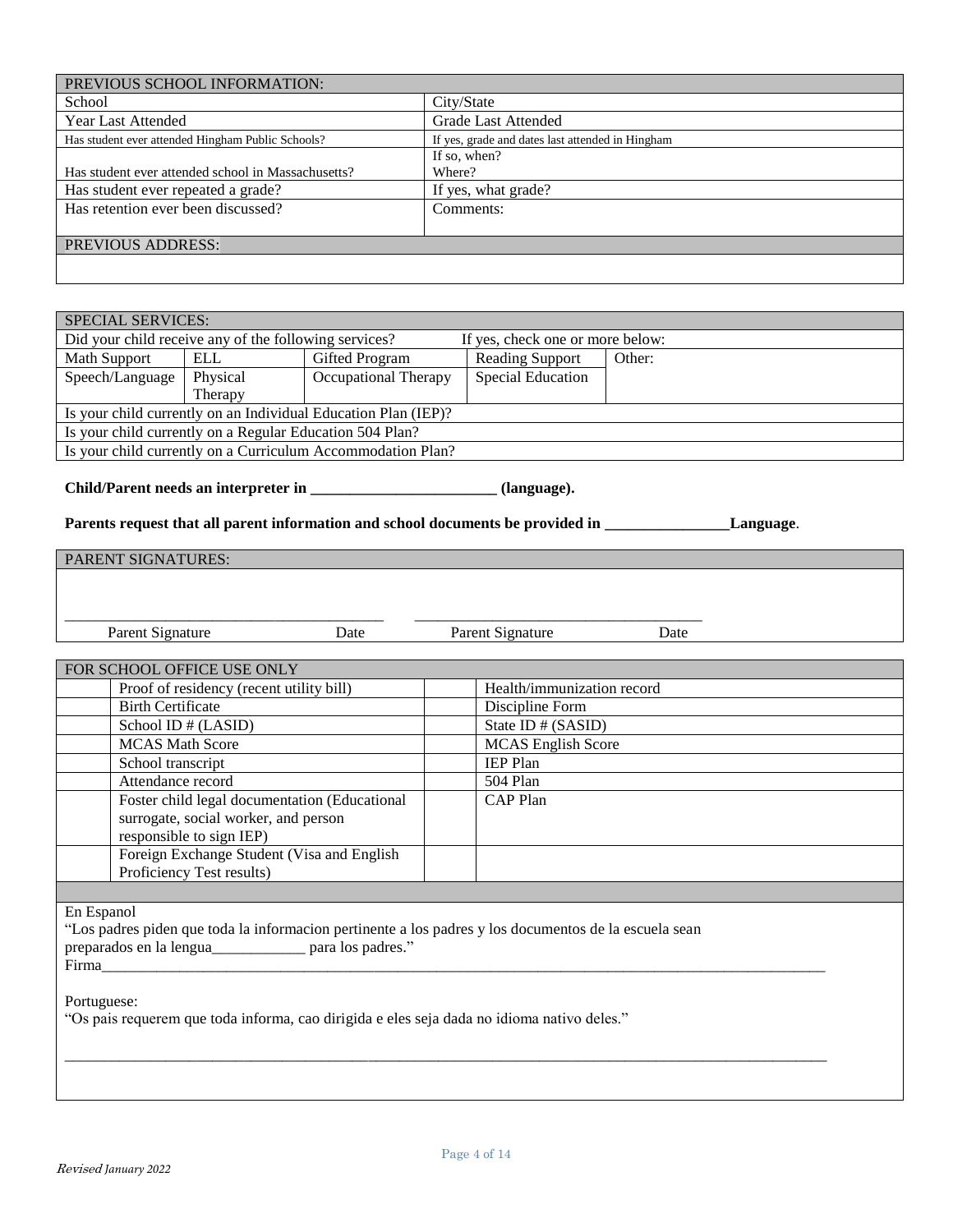## Hingham High School Registration Disciplinary Form

## Students will NOT be admitted to Hingham High School without completion of this form.

|    | 1. Have you ever been expelled, that is permanently excluded, from any public or private school?<br>N <sub>O</sub><br>$\Box$ | $\Box$ | <b>YES</b>                                                                                                            |
|----|------------------------------------------------------------------------------------------------------------------------------|--------|-----------------------------------------------------------------------------------------------------------------------|
|    | If NO, skip to question 2.                                                                                                   |        |                                                                                                                       |
|    |                                                                                                                              |        |                                                                                                                       |
|    | ,我们就是一个人的人,我们就是一个人的人,我们就是一个人的人,我们就是一个人的人,我们就是一个人的人,我们就是一个人的人,我们就是一个人的人,我们就是一个人的人                                             |        |                                                                                                                       |
| 2. | Have you ever been suspended?                                                                                                |        | <u> 1989 - Johann Stoff, deutscher Stoff, der Stoff, der Stoff, der Stoff, der Stoff, der Stoff, der Stoff, der S</u> |
|    | N <sub>O</sub><br>$\Box$                                                                                                     | $\Box$ | <b>YES</b>                                                                                                            |
|    | If NO, skip to question 3.<br>How many times have you been suspended? For what reason(s)? _____________________              |        |                                                                                                                       |
|    | N <sub>O</sub><br>If NO, skip to the signature section.                                                                      | П      | YES                                                                                                                   |
|    | Are you currently meeting with a Probation Officer? __________His/Her Name: __________________________________               |        |                                                                                                                       |
|    |                                                                                                                              |        |                                                                                                                       |
|    | (Name of student $-\overline{\text{please print}}$ )                                                                         |        | herby certify that the about information is accurate                                                                  |
|    | and so state under the pains and penalty of perjury.                                                                         |        |                                                                                                                       |
|    |                                                                                                                              |        |                                                                                                                       |
|    | (Parent/Guardian/Foster Parent - Signature)                                                                                  |        |                                                                                                                       |
|    | (Student Signature)                                                                                                          |        | ${\rm Date:} \begin{tabular}{ c c c } \hline \quad \quad & \quad \quad & \quad \quad \\ \hline \end{tabular}$         |
|    |                                                                                                                              |        |                                                                                                                       |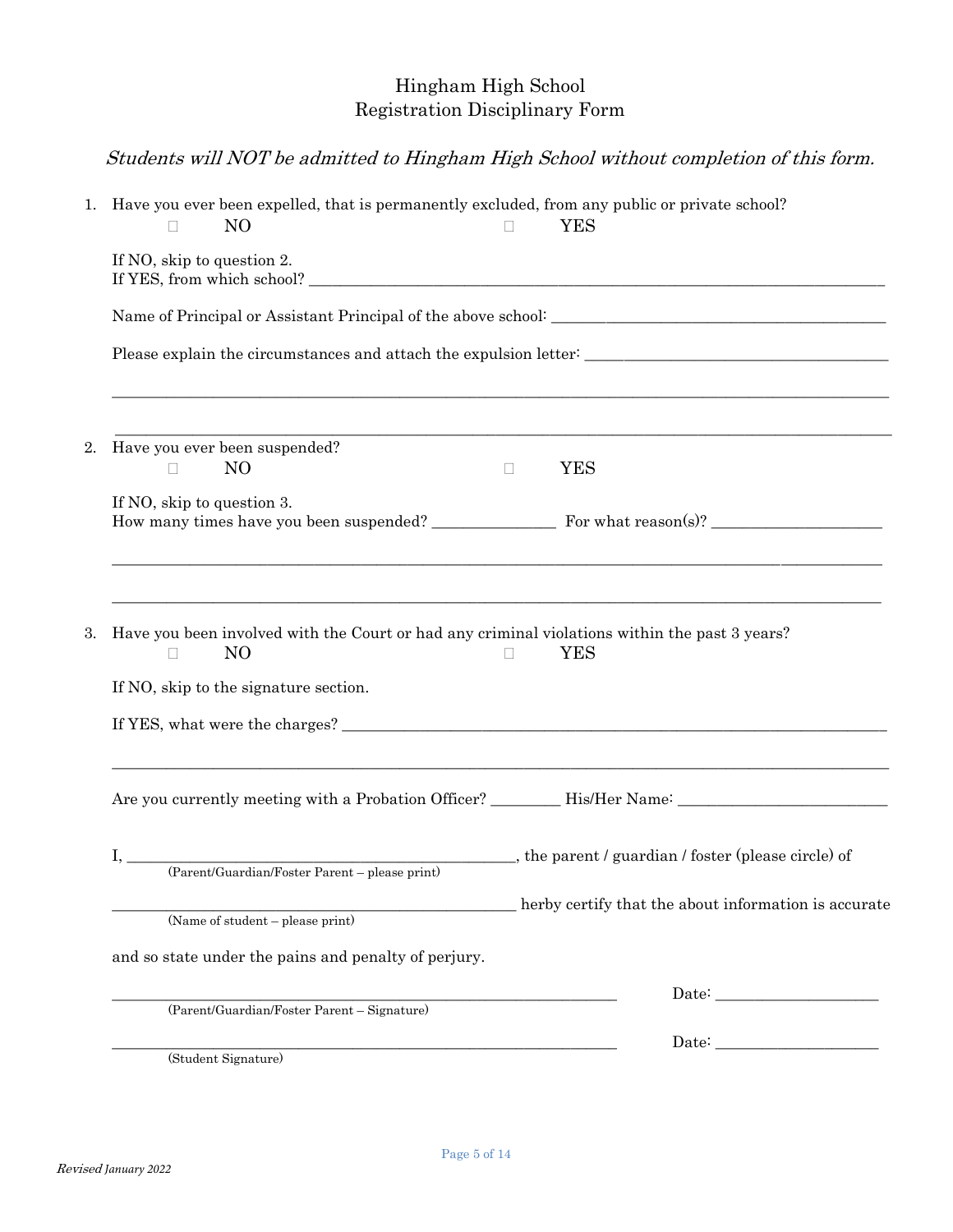### RELEASE for STUDENT RECORDS

Hingham Public Schools

220 Central Street Hingham, MA 02043

#### AUTHORIZATION FOR RELEASE:

| Today's Date:          |  |
|------------------------|--|
| Student Name:          |  |
| Year of Graduation:    |  |
| Former School Name:    |  |
| Former School Address: |  |
| <b>FAX Number:</b>     |  |

#### **THE FOLLOWING SCHOOL RECORDS ARE REQUESTED:**

| All parts, INCLUDING items listed below:                                                                                                                                                        |
|-------------------------------------------------------------------------------------------------------------------------------------------------------------------------------------------------|
| Official administrative record (name, address, birth date, grade level completed, grades, GPA, class<br>standing, attendance record and Massachusetts state assigned student ID number (SASID). |
| Standardized achievement test scores, intelligence and aptitude test scores                                                                                                                     |
| Teacher and counselor observations, recommendations and/or ratings                                                                                                                              |
| Record of extra-curricular activities                                                                                                                                                           |
| Discipline report                                                                                                                                                                               |
| Health/Medical records (including immunization report)                                                                                                                                          |
| Team evaluations, individualized education plans, assessment and reviews; Regular Education 504<br>Plan, District Curriculum Accommodation Plan                                                 |
| MCAS Scores from grades 8, 9, 10 and/or 12 (Massachusetts residents only)                                                                                                                       |
| Other (please specify):                                                                                                                                                                         |
|                                                                                                                                                                                                 |

My signature authorizes the Hingham Public Schools to send for or to forward the following parts of my child's school records.

Print Parent/Guardian Name Parent/Guardian Signature Date

\_\_\_\_\_\_\_\_\_\_\_\_\_\_\_\_\_\_\_\_\_\_\_\_\_\_\_\_\_\_\_\_\_\_\_ \_\_\_\_\_\_\_\_\_\_\_\_\_\_\_\_\_\_\_\_\_\_\_\_\_\_\_\_\_\_\_\_\_\_\_\_\_\_\_ \_\_\_\_\_\_\_\_\_

I am the parent / legal guardian of: \_\_\_\_\_\_\_\_\_\_\_\_\_\_\_\_\_\_\_\_\_\_\_\_\_\_\_\_\_\_\_\_\_\_\_\_\_\_\_\_\_\_\_\_\_\_\_\_\_\_\_\_\_\_\_\_\_\_\_\_\_\_\_\_\_\_\_\_\_\_\_\_\_\_\_\_\_\_\_\_\_\_\_

Student's Name

PLEASE SEND RECORDS TO:

#### HINGHAM HIGH SCHOOL SCHOOL COUNSELING OFFICE 17 UNION STREET HINGHAM, MA 02043 FAX: 781-741-1515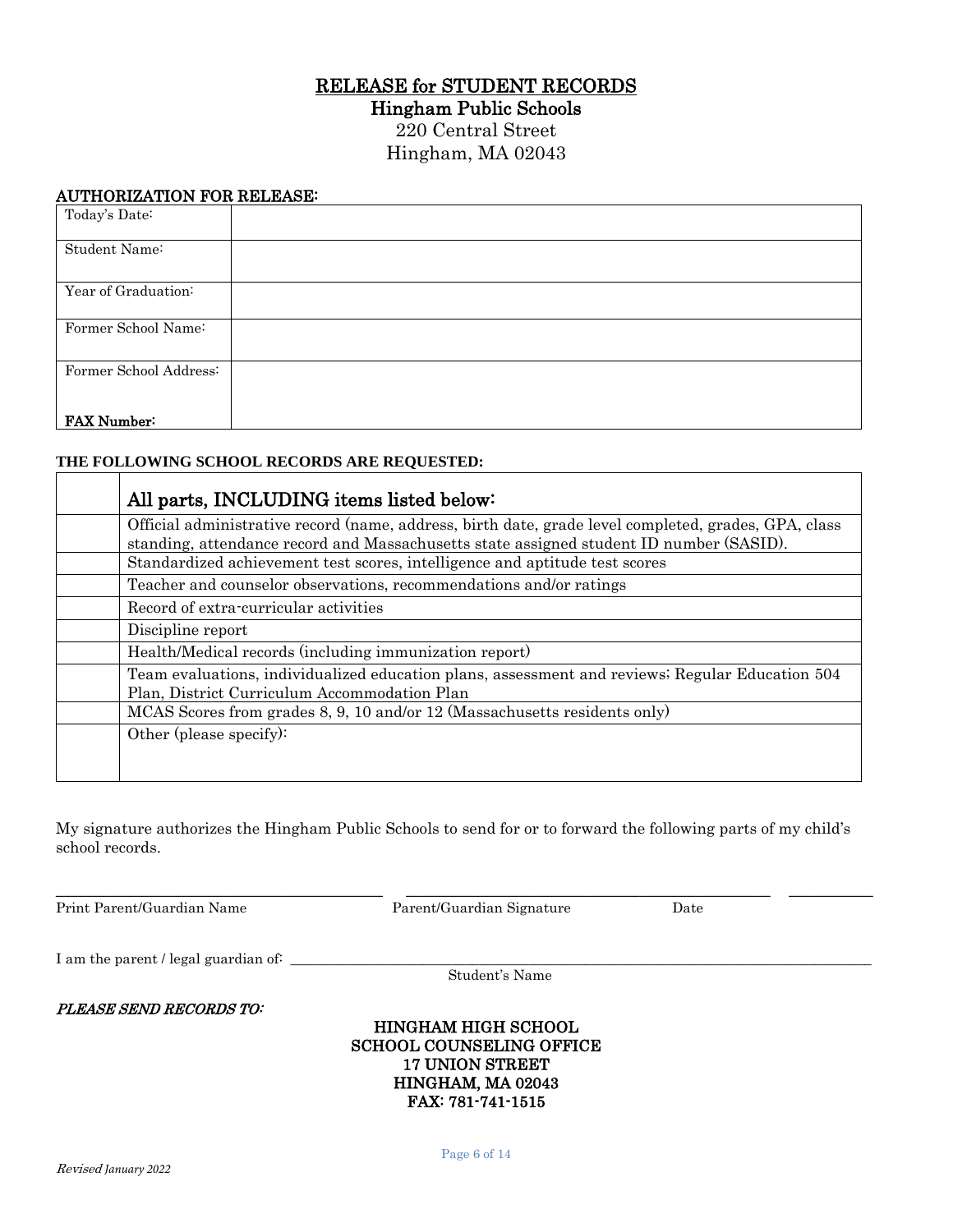## **HOME LANGUAGE SURVEY**

Massachusetts Department of Elementary and Secondary Education regulations require that *all* schools determine the language(s) spoken in each student's home in order to identify their specific language needs. This information is essential in order for schools to provide meaningful instruction for all students. If a language other than English is spoken in the home, the District is required to do further assessment of your child. Please help us meet this important requirement by answering the following questions. Thank you for your assistance.

| <b>Student Information</b>                                                             |                                |                                                                                                                          |
|----------------------------------------------------------------------------------------|--------------------------------|--------------------------------------------------------------------------------------------------------------------------|
|                                                                                        |                                | F                                                                                                                        |
| <b>First Name</b>                                                                      | <b>Middle Name</b>             | <b>Last Name</b><br>Gender                                                                                               |
|                                                                                        |                                |                                                                                                                          |
| <b>Country of Birth</b>                                                                | Date of Birth (mm/dd/yyyy)     | Date first enrolled in ANY U.S. school (mm/dd/yyyy)                                                                      |
| <b>School Information</b>                                                              |                                |                                                                                                                          |
| 120                                                                                    |                                |                                                                                                                          |
| Start Date in New School (mm/dd/yyyy)                                                  | Name of Former School and Town | <b>Current Grade</b>                                                                                                     |
| <b>Questions for Parents/Guardians</b>                                                 |                                |                                                                                                                          |
| What is the native language(s) of each parent/guardian? (circle one)                   |                                | Which language(s) are spoken with your child?<br>(include relatives -grandparents, uncles, aunts, etc. - and caregivers) |
|                                                                                        | (mother / father / guardian)   | seldom / sometimes / often / always                                                                                      |
|                                                                                        | (mother / father / guardian)   | seldom / sometimes / often / always                                                                                      |
| What language did your child first understand and speak?                               |                                | Which language do you use most with your child?                                                                          |
| Which other languages does your child know? (circle all that apply)                    |                                | Which languages does your child use? (circle one)                                                                        |
|                                                                                        | speak / read / write           | seldom / sometimes / often / always                                                                                      |
|                                                                                        | speak / read / write           | seldom / sometimes / often / always                                                                                      |
| Will you require written information from school in your native<br>language?<br>Y<br>N |                                | Will you require an interpreter/translator at Parent-Teacher meetings?<br>ΝI                                             |
| Parent/Guardian Signature:                                                             |                                | 120                                                                                                                      |
| χ                                                                                      |                                | <b>Today's Date:</b><br>(mm/dd/yyyy)                                                                                     |

#### **For HPS Office Use**

| <b>Recommendations</b><br>Sheltered English Immersion Program (SEI) – a program that incorporates strategies to make content area<br>instruction more comprehensible to ELLs and to promote language development. As part of the SEI program,<br>student is enrolled in: English as a Second Language (ESL) classes and Sheltered Content Instruction. |      |  |  |  |
|--------------------------------------------------------------------------------------------------------------------------------------------------------------------------------------------------------------------------------------------------------------------------------------------------------------------------------------------------------|------|--|--|--|
| General Education – Student is not an English Language Learner (ELL)                                                                                                                                                                                                                                                                                   |      |  |  |  |
| Signature of ELL Staff Member:                                                                                                                                                                                                                                                                                                                         | Date |  |  |  |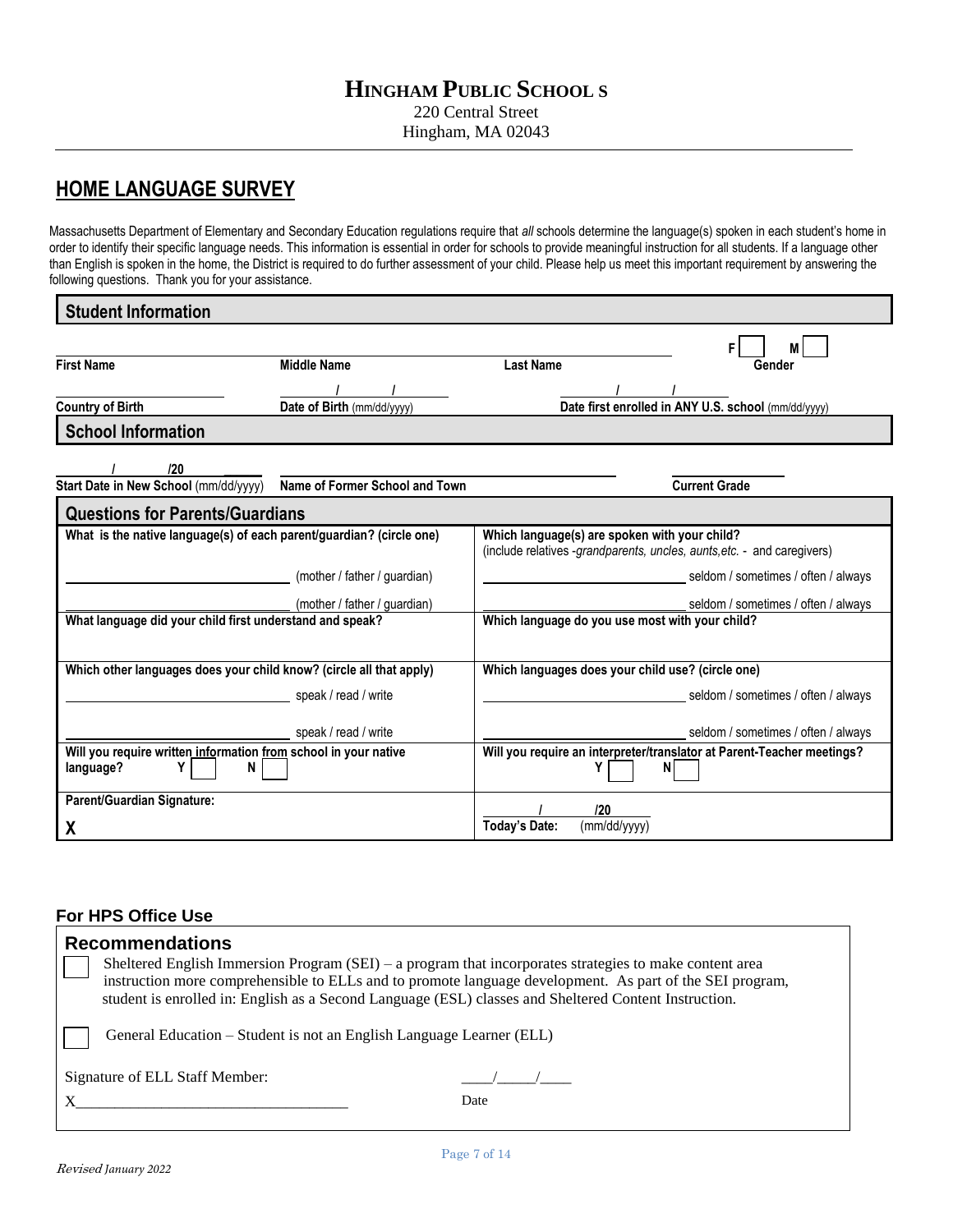#### NEW STUDENT HEALTH QUESTIONNAIRE

|                  | Guardian Name: 1990 Manual Manual Manual Manual Manual Manual Manual Manual Manual Manual Manual Manual Manual                                                                                                                                                                                                                                                                                                                                                                                                                                      |  |
|------------------|-----------------------------------------------------------------------------------------------------------------------------------------------------------------------------------------------------------------------------------------------------------------------------------------------------------------------------------------------------------------------------------------------------------------------------------------------------------------------------------------------------------------------------------------------------|--|
|                  |                                                                                                                                                                                                                                                                                                                                                                                                                                                                                                                                                     |  |
|                  |                                                                                                                                                                                                                                                                                                                                                                                                                                                                                                                                                     |  |
|                  |                                                                                                                                                                                                                                                                                                                                                                                                                                                                                                                                                     |  |
|                  | $\textit{Address:}\underline{\hspace{1.5cm}}\underline{\hspace{1.5cm}}\underline{\hspace{1.5cm}}\underline{\hspace{1.5cm}}\underline{\hspace{1.5cm}}\underline{\hspace{1.5cm}}\underline{\hspace{1.5cm}}\underline{\hspace{1.5cm}}\underline{\hspace{1.5cm}}\underline{\hspace{1.5cm}}\underline{\hspace{1.5cm}}\underline{\hspace{1.5cm}}\underline{\hspace{1.5cm}}\underline{\hspace{1.5cm}}\underline{\hspace{1.5cm}}\underline{\hspace{1.5cm}}\underline{\hspace{1.5cm}}\underline{\hspace{1.5cm}}\underline{\hspace{1.5cm}}\underline{\hspace$ |  |
|                  |                                                                                                                                                                                                                                                                                                                                                                                                                                                                                                                                                     |  |
| Previous School: |                                                                                                                                                                                                                                                                                                                                                                                                                                                                                                                                                     |  |

Please complete and return to the school main office or by email to Kristine O'Keeffe at ko'keeffe[@hinghamschools.org](mailto:pszyman@hinghamschools.org)

## PLEASE PROVIDE IMMUNIZATION RECORD AND COPY OF A PHYSICAL EXAMINATION PERFORMED WITHIN ONE YEAR (Required by Massachusetts Department of Public Health).

Does the student have:

|           | Allergies? No No Yes (describe)                                    |  |  |  |
|-----------|--------------------------------------------------------------------|--|--|--|
|           |                                                                    |  |  |  |
|           | Does the student use an inhaler? No Yes                            |  |  |  |
| $\bullet$ | Vision Problems? No $\frac{\ }{\ }$ Yes (describe) $\frac{\ }{\ }$ |  |  |  |
|           | Does the student use eyeglasses? No No Yes No                      |  |  |  |
|           |                                                                    |  |  |  |
| $\bullet$ | Hearing Problems? No Yes (describe)                                |  |  |  |
|           |                                                                    |  |  |  |
|           | Does the student use an FM system? No ________ Yes _______         |  |  |  |
| $\bullet$ | History of Head Injury? No Yes (describe)                          |  |  |  |
|           | • Past surgeries/major injuries? No $\frac{\ }$ Yes (describe)     |  |  |  |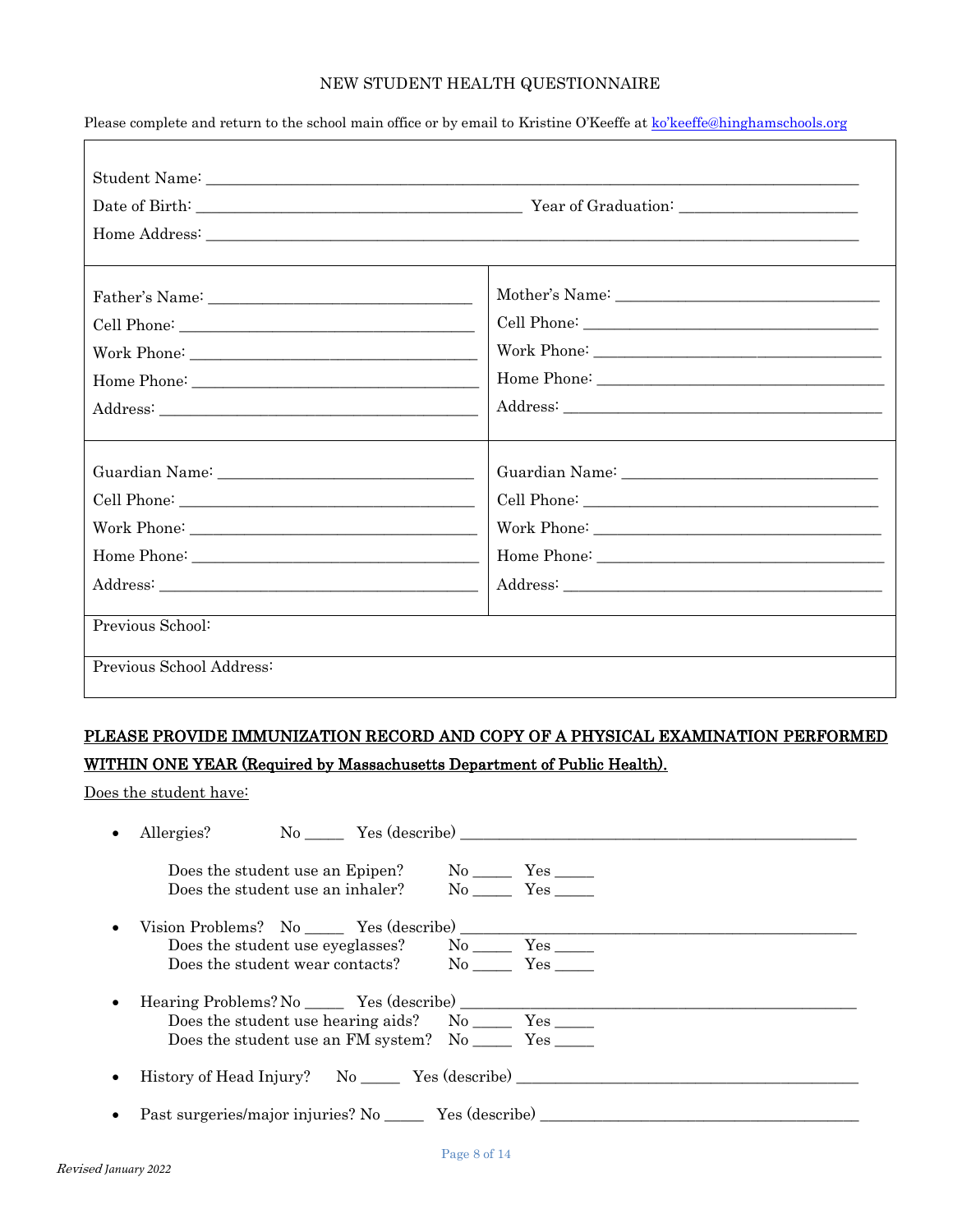

17 Union Street Hingham, MA 02043 781-741-1515<br>781-741-1515 (fax)

Hingham High School Counseling Department 781-741-1560, ext. 2116 Fax: 781-741-1515

Date: \_\_\_\_\_\_\_\_\_\_\_\_\_\_\_\_\_\_\_\_\_\_\_\_\_

Name of Student: \_\_\_\_\_\_\_\_\_\_\_\_\_\_\_\_\_\_\_\_\_\_\_\_\_\_\_\_\_\_\_\_\_\_\_\_\_\_\_\_\_\_\_\_\_\_\_

This is to certify that I am not at the present time, nor have I ever been, under indictment for a felony.

Signature of Student: \_\_\_\_\_\_\_\_\_\_\_\_\_\_\_\_\_\_\_\_\_\_\_\_\_\_\_\_\_\_\_\_\_\_\_\_\_\_\_\_\_\_\_\_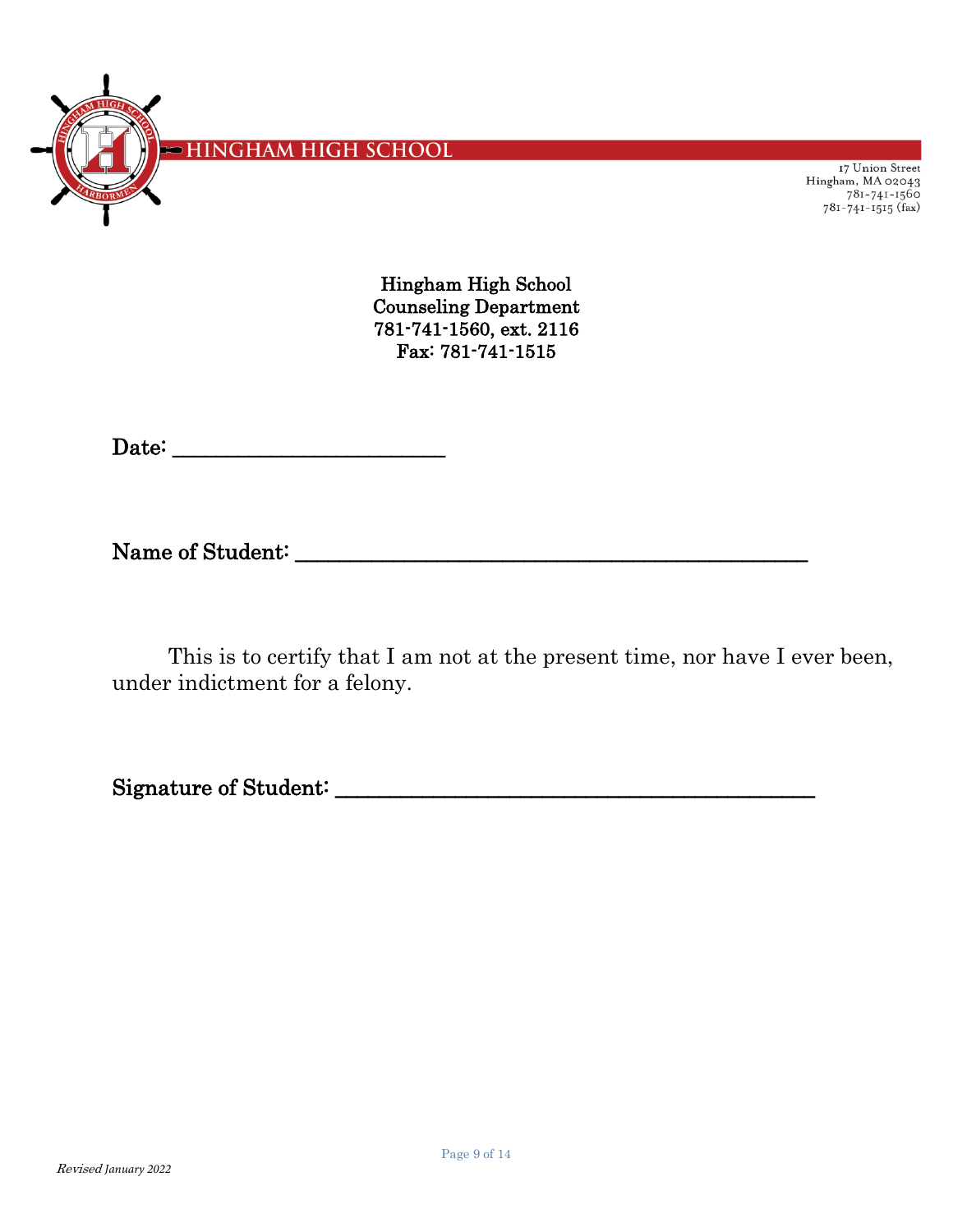## Hingham High School - Athletic Department

Dear Students and Parents,

Welcome to Hingham High School! I hope you will enjoy your time here and take advantage of everything that Hingham High has to offer. We have a very large athletic program. All of our sports are listed by season in your Hingham High School Student Handbook. If you would like to get involved with athletics, you must complete the following:

- Submit a physical (physicals are valid for 13 months) to the athletic office
- Register for athletics in your Aspen X2 portal step by step directions are below. \*Please note you will not have access to Aspen X2 until your first day at Hingham High School – please register after your first day.
- Send the MIAA Form 200 (Reference MIAA rule 57) to your previous school and have them fax it back to the Hingham High School Athletic Director at 781-741-1515
- Submit the athletic user fee online or via check made out to Hingham Public Schools and send it to the athletic office.

Once again, welcome to Hingham and I look forward to meeting you!

Sincerely,

James Quatromoni

Director of Athletics

### Directions for Registering for Athletics on the Aspen/X2 Portal

- 1. Log into your portal account
- 2. Go to My Info Top Tab
- 3. Click on Reports High School Athletics Signup
- 4. Select each sport you plan on playing by season
- 5. Acknowledge that you have taken the online concussion screening course by selecting "Yes"
- 6. Type your name for your electronic signature
- 7. Select "yes" or "no" regarding traumatic head injuries
- 8. Select "yes" or "no" regarding concussions
- 9. Give dates for head injuries and concussions, if applicable
- 10. Select "yes" or "no" if you require an EPI-PEN or inhaler
- 11. Select "yes" or "no" after reading the Permission Statement
- 12. Again type in your name for your electronic signature
- 13. Select Adobe Acrobat for the Format
- 14. Click on the **RUN** button in the bottom left hand corner only click **ONCE**

Director of Athletics – James Quatromoni [jquatromoni@hinghamschools.org](mailto:jquatromoni@hinghamschools.org) 781-741-1560 ext. 2161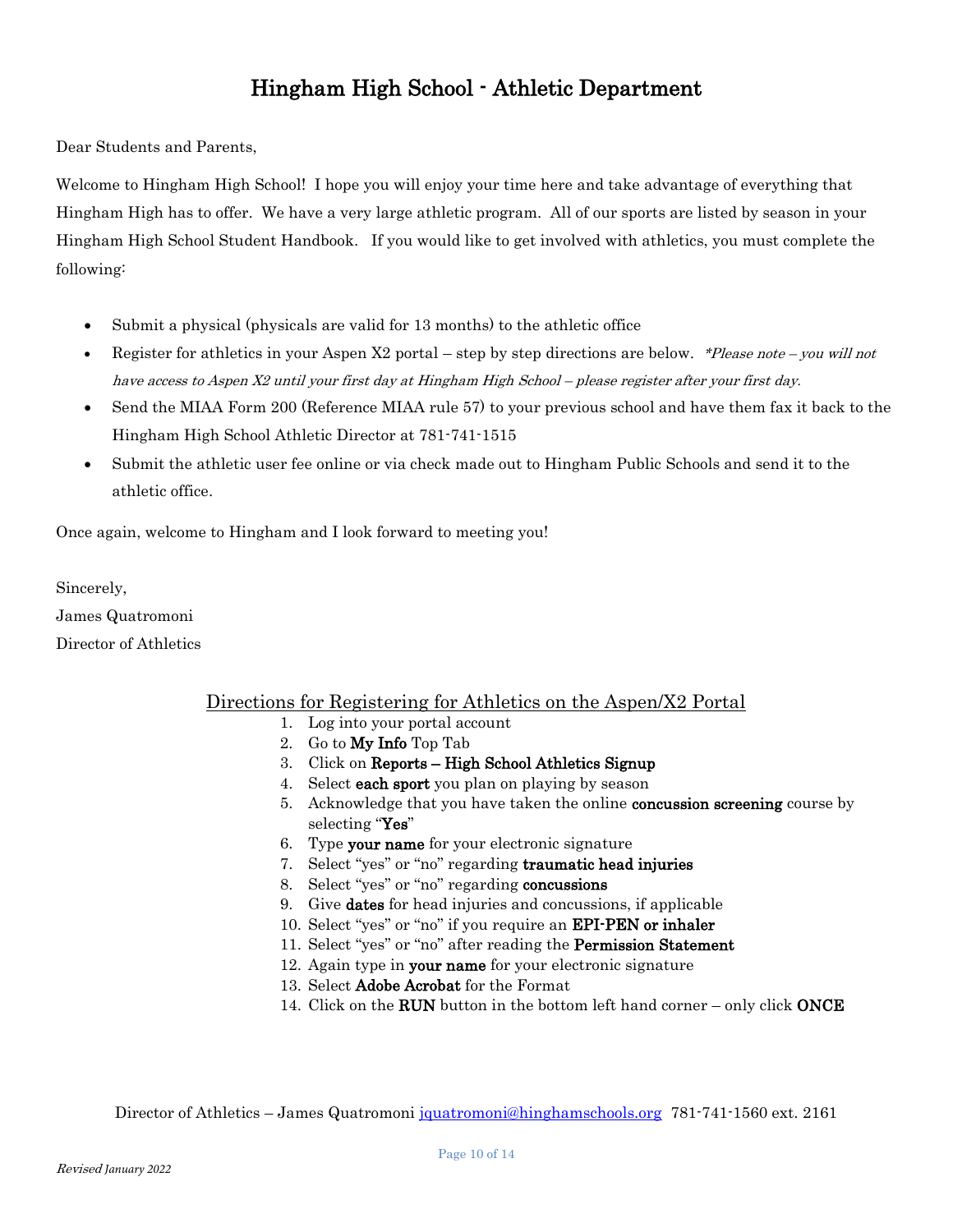

THIS FORM MUST BE FULLY EXECUTED PRIOR TO PARTICIPATION - In the case of a student who transfers into your school after the start of that practice season, this form can NOT render approval. You must request a waiver & include Form 200.

#### **TRANSFER RULE ~ FORM 200**

#### A. The Receiving School Principal completes this section and then forwards to the Sending School Principal.

| Receiving Principal | School                                                     | Phone              |  |
|---------------------|------------------------------------------------------------|--------------------|--|
| School Fax:         |                                                            |                    |  |
| Student's Name      | Grade                                                      | Date of enrollment |  |
| Student's Address   |                                                            | Date of Birth      |  |
|                     | The student wishes to participate in the following sports: |                    |  |
| Fall:               | Winter:                                                    | Spring:            |  |

 $\overline{4}$ . Student's reason for transfer:

#### B. The sending School Principal & Athletic Director complete this section & returns to Receiving School Principal.

| <b>CONTINUES</b><br>. . | <b>Sending Principal</b> | School | Phone |  |
|-------------------------|--------------------------|--------|-------|--|
|                         |                          |        |       |  |

|         | Grade 9 vr: | Grade 10 yr: | Grade 11 yr: | Grade 12 vr: |
|---------|-------------|--------------|--------------|--------------|
| Fall:   |             |              |              |              |
| School  |             |              |              |              |
| Winter: |             |              |              |              |
| School  |             |              |              |              |
| Spring: |             |              |              |              |
| School  |             |              |              |              |

The Sending School Principal and Athletic Director certify the following by initialing each (complete section 3a-e OR check off  $3<sub>1</sub>$ box next to section 4):

a. To our knowledge recruitment, was not involved in any way:

- At the time of transfer, the student was in good standing:  $\mathbf{b}$ .
- $\mathbf{c}$ . The student would be academically eligible at our school

We have no knowledge that the transfer was related to athletics which would cause our objection to eligibility:  $d_{\cdot}$ 

The transfer student would be eligible at our school to participate in athletics:  $\mathbf{e}$ .

 $f$ Comments:

(Please DO NOT check this box if you completed #3 above). We support the MIAA Transfer Rule 57.1: A student who transfers from any school to an MIAA member high school is ineligible to participate in any interscholastic athletic contest at any level for a period of one year in all sports in which that student *participated at the varsity level or its equivalent* during the one year period immediately preceding the transfer.

5. Has this student had any Chemical Health Violations since the beginning of the Fall Practice Season?

|                                     |  | No Yes If yes, please list if penalty: has been served or needs to be served (circle one) |
|-------------------------------------|--|-------------------------------------------------------------------------------------------|
| 6. Sending School A.D.'s signature: |  | Date                                                                                      |
|                                     |  |                                                                                           |

| 7. Sending School Principal's signature: |  |
|------------------------------------------|--|
|                                          |  |

#### C. APPROVED (may only be approved when  $B<sub>3</sub>$  a through  $e$  – ALL have been initialed)

| 1. The Receiving School Principal certifies (ref. <b>B</b> , 3, a-f) Transfer Rule eligibility on: |           |
|----------------------------------------------------------------------------------------------------|-----------|
| 2. The student also is eligible under all other MIAA and local eligibility standards:              | ves<br>no |
| 3. Receiving School Principal's signature:                                                         | Date:     |
| 4. Receiving School A.D.'s signature:                                                              | Date      |
|                                                                                                    |           |

#### D. DENIED (must be denied if B,3 a through e - one or more NOT initialed - OR if box next to number 4 is checked)

|                                            | 1. The Receiving School Principal does not certify (ref. B, 3, a-e) Transfer Rule eligibility: $\frac{1}{2}$ |  |
|--------------------------------------------|--------------------------------------------------------------------------------------------------------------|--|
| 2. Receiving School Principal's signature: | Date:                                                                                                        |  |

| 3. Receiving School A.D.'s signature: |  |  |
|---------------------------------------|--|--|
|                                       |  |  |

DO NOT RETURN THIS FORM TO THE MIAA(unless applying for a waiver) PLEASE RETAIN AT THE RECEIVING SCHOOL.

Revised 6/20/11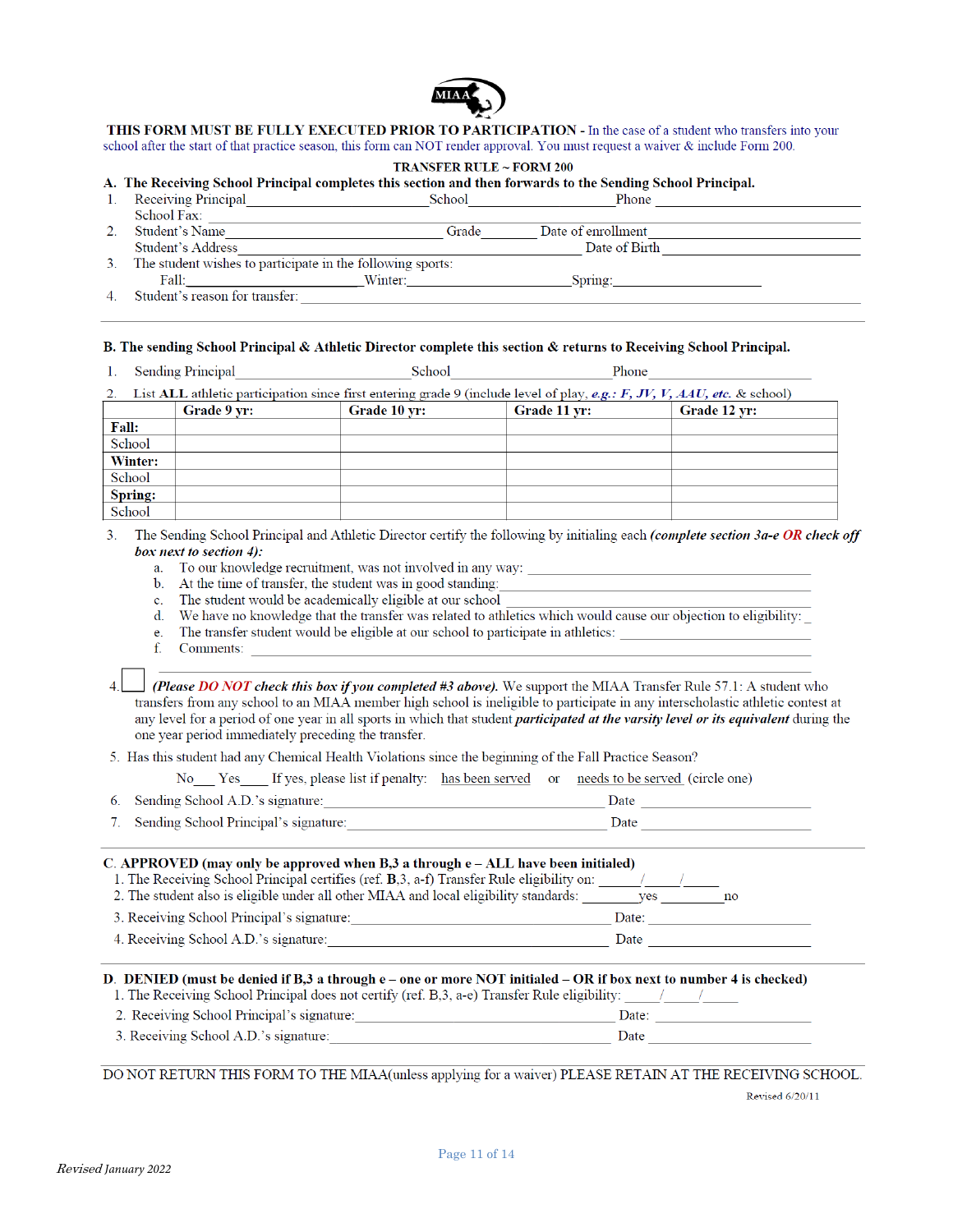

17 Union Street Hingham, MA 02043  $781 - 741 - 1560$ 781-741-1515 (fax)

### Hingham High School HANDBOOK ACKNOWLEDGMENT

This handbook is available on the Hingham Public Schools website. Please log onto [www.hinghamschools.com.](http://www.hinghamschools.com/) Under "schools" go to Hingham High School

On the right hand side under important links, click on the "2018-2019 Student Handbook and Code of Discipline" After reading the handbook, both parent and student must sign below and return to the office.

Copies of the handbook are available at the high school main office and the counseling office.

I have read a copy the Hingham High School Student Handbook [\(http://hinghamschools.org/hingham-high-school/files/2020/09/HHS-Student-Handbook-2020-](http://hinghamschools.org/hingham-high-school/files/2020/09/HHS-Student-Handbook-2020-2021.pdf) [2021.pdf\)](http://hinghamschools.org/hingham-high-school/files/2020/09/HHS-Student-Handbook-2020-2021.pdf) including the state law with regard to hazing and the Hingham Public Schools' Code of Discipline.

\_\_\_\_\_\_\_\_\_\_\_\_\_\_\_\_\_\_\_\_\_\_\_\_\_\_\_\_\_\_\_\_\_\_\_\_\_\_\_\_\_\_\_\_\_\_\_\_\_\_\_\_\_\_\_\_\_\_\_\_\_\_\_\_\_\_\_\_\_\_\_\_\_\_\_\_\_\_\_\_\_\_\_\_\_\_\_\_\_\_\_\_\_

\_\_\_\_\_\_\_\_\_\_\_\_\_\_\_\_\_\_\_\_\_\_\_\_\_\_\_\_\_\_\_\_\_\_\_\_\_\_\_\_\_\_\_\_\_\_\_\_\_\_\_\_\_\_\_\_\_\_\_\_\_\_\_\_\_\_\_\_\_\_\_\_\_\_\_\_\_\_\_\_\_\_\_\_\_\_\_\_\_\_\_\_\_

\_\_\_\_\_\_\_\_\_\_\_\_\_\_\_\_\_\_\_\_\_\_\_\_\_\_\_\_\_\_\_\_\_\_\_\_\_\_\_\_\_\_\_\_\_\_\_\_\_\_\_\_\_\_\_\_\_\_\_\_\_\_\_\_\_\_\_\_\_\_\_\_\_\_\_\_\_\_\_\_\_\_\_\_\_\_\_\_\_\_\_\_\_

Student Signature Date

Student Name (PRINT) Student Name (PRINT)

Parent/Guardian Signature Date Date of the Date of the Date of the Date of the Date of the Date of the Date of the Date of the Date of the Date of the Date of the Date of the Date of the Date of the Date of the Date of the

BOTH Parent/Guardian and Student MUST SIGN the above statement. This document will be retained in the school office for a period of one year.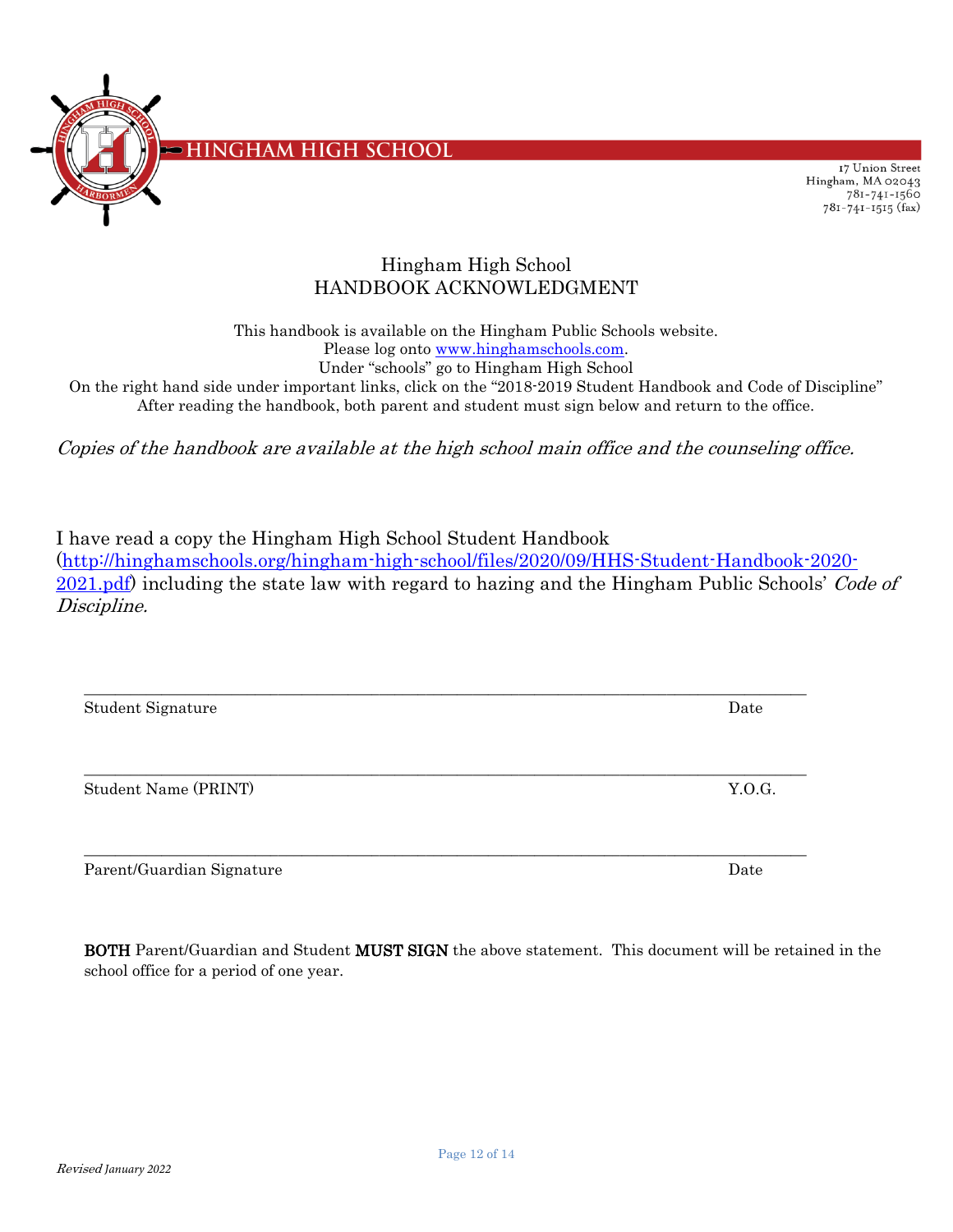### School Year:\_\_\_\_\_\_\_\_\_\_\_\_ STUDENT HEALTH EMERGENCY CARD YOG:\_

| Student's                                                                                                                                                                                                                                                                                                    | Last | First       | Middle | Preferred Name: Name:                                                                                                 |  |  |
|--------------------------------------------------------------------------------------------------------------------------------------------------------------------------------------------------------------------------------------------------------------------------------------------------------------|------|-------------|--------|-----------------------------------------------------------------------------------------------------------------------|--|--|
| Address: Address: Address: Address: Address: Address: Address: Address: Address: Address: Address: A                                                                                                                                                                                                         |      |             |        |                                                                                                                       |  |  |
| Date of Birth: Gender: F / M/ N Grade: Teacher/Counselor:                                                                                                                                                                                                                                                    |      |             |        |                                                                                                                       |  |  |
| Lives with: Both Parents Guardian Mother Father Cheric Other (specify)                                                                                                                                                                                                                                       |      |             |        |                                                                                                                       |  |  |
|                                                                                                                                                                                                                                                                                                              |      |             |        |                                                                                                                       |  |  |
| Parent (1)/Guardian Name: Mannell Annual Communication of the Communication of the Communication of the Communication of the Communication of the Communication of the Communication of the Communication of the Communication                                                                               |      |             |        |                                                                                                                       |  |  |
| Last<br>First                                                                                                                                                                                                                                                                                                |      |             |        |                                                                                                                       |  |  |
|                                                                                                                                                                                                                                                                                                              |      |             |        |                                                                                                                       |  |  |
| Home Phone: ________________Work Phone: _________________Cell: _________________                                                                                                                                                                                                                             |      |             |        |                                                                                                                       |  |  |
| Email: <u>Alexander Alexander Alexander Alexander Alexander Alexander Alexander Alexander Alexander Alexander Alexander</u>                                                                                                                                                                                  |      |             |        |                                                                                                                       |  |  |
|                                                                                                                                                                                                                                                                                                              |      |             |        | <u> 1989 - Johann Barbara, martin a bhann an t-Alban an t-Alban an t-Alban an t-Alban an t-Alban an t-Alban an t-</u> |  |  |
|                                                                                                                                                                                                                                                                                                              |      |             |        |                                                                                                                       |  |  |
| First<br>Last                                                                                                                                                                                                                                                                                                |      |             |        |                                                                                                                       |  |  |
| Place of Employment: Note that the state of the state of the state of the state of the state of the state of the state of the state of the state of the state of the state of the state of the state of the state of the state                                                                               |      |             |        |                                                                                                                       |  |  |
| Home Phone:                                                                                                                                                                                                                                                                                                  |      | Work Phone: |        | Cell:                                                                                                                 |  |  |
| Email: 2008. 2009. 2009. 2009. 2012. 2014. 2015. 2016. 2017. 2018. 2019. 2016. 2017. 2018. 2019. 2017. 2017. 20                                                                                                                                                                                              |      |             |        |                                                                                                                       |  |  |
|                                                                                                                                                                                                                                                                                                              |      |             |        |                                                                                                                       |  |  |
| Name of others who will assume responsibility/transportation:                                                                                                                                                                                                                                                |      |             |        |                                                                                                                       |  |  |
| Name ____________________                                                                                                                                                                                                                                                                                    |      |             |        | Home Phone ______________ Cell ____________ Work ___________                                                          |  |  |
| Name $\frac{1}{2}$                                                                                                                                                                                                                                                                                           |      |             |        | Home Phone ____________Cell____________Work ___________                                                               |  |  |
|                                                                                                                                                                                                                                                                                                              |      |             |        |                                                                                                                       |  |  |
| <b>Restraining Orders</b> – Please indicate if there are any parental restrictions (i.e. court ordered<br>restraining orders). Copies of court documents should be supplied to the Principal's office. It is<br>the responsibility of the parent to supply the school with renewed court orders if they have |      |             |        |                                                                                                                       |  |  |

expired. Yes/No

**OVER**